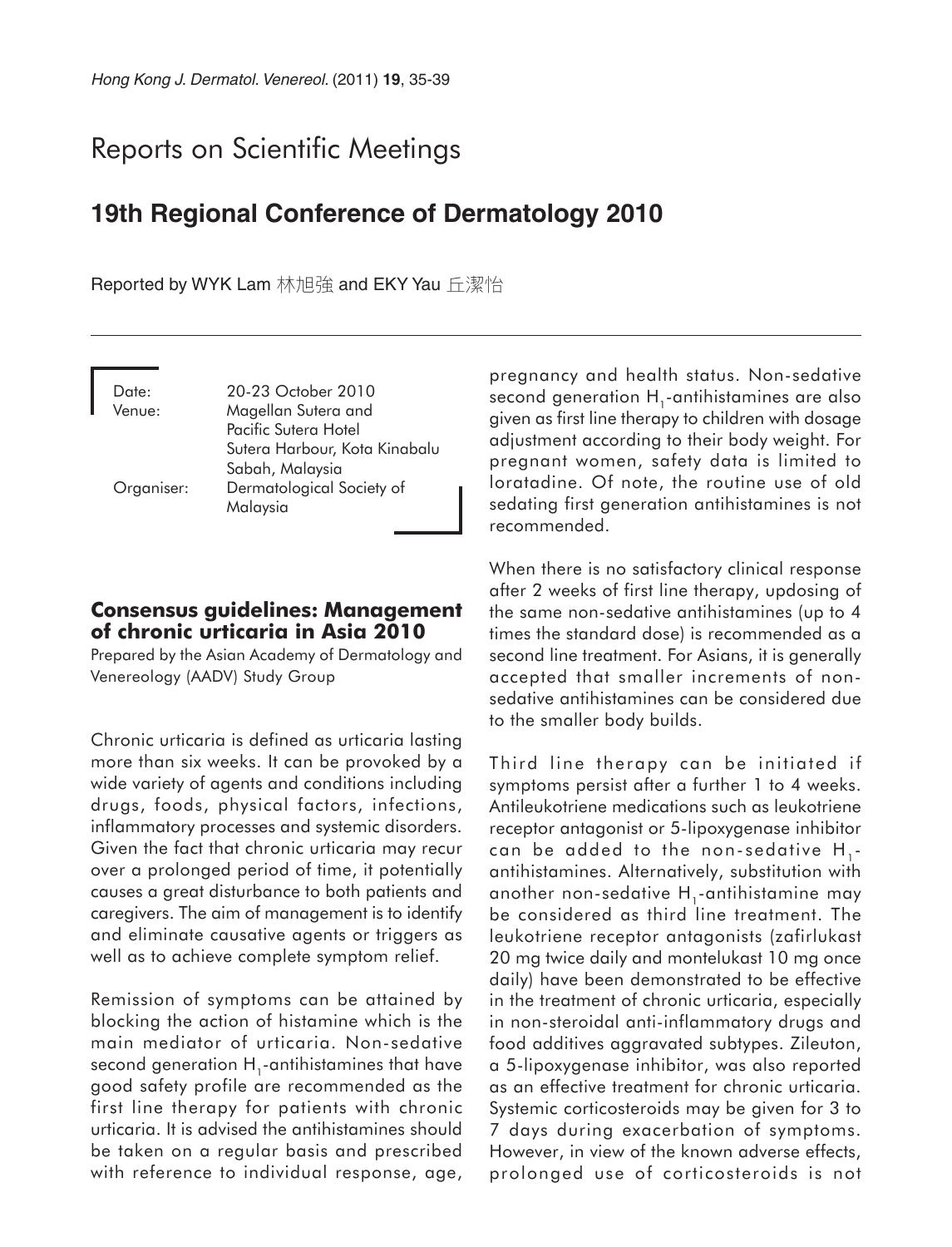recommended except in conditions that respond poorly to antihistamines, such as delayed pressure urticaria and urticarial vasculitis.

Fourth line therapy is considered when symptoms persist for even further 1 to 4 weeks. Adding cyclosporin A to non-sedating antihistamine can be an option for fourth line treatment. Cyclosporin A up to 5 mg/kg/day has been shown to be effective in treating severe resistant urticaria. Nevertheless, long term therapy with cyclosporin A has not been shown to be advantageous over short term therapy. Other alternative treatments including addition of H<sub>2</sub>-antihistamine, dapsone or omalizumab have been suggested.

There are a few other possible treatments being used to treat chronic urticaria. High dose intravenous immunoglobulin has been shown to offer some benefits in chronic urticaria. Plasmapharesis was reported to be useful in patients with autoantibody positive severe chronic urticaria. Oral tacrolimus, low dose methotrexate, hydroxychloroquine, sulphasalazine and dapsone have been shown to be effective in chronic urticaria. In cases of autologous serum skin test negative chronic urticaria and angioedema unresponsive to antihistamines, warfarin is a treatment of choice.

Treatments such as tranexamic acid and sodium cromoglycate in chronic urticaria, colchicine and indomethacin in delayed pressure urticaria, and nifedipine in dermographism should not be considered because they have been proven to be ineffective in double-blind, placebocontrolled studies.

Non-pharmacological therapies have been used to treat chronic urticaria. Soothing lotions (0.5%- 1% menthol, calamine in aqueous cream/lotion, 10% crotamiton lotion) and frequent tepid showers can be tried when wheals appear. Effectiveness of phototherapy was studied, however the results were inconclusive. The high prevalence of psychological symptoms in chronic urticaria suggests that complementary psychotherapy may play a role in symptomatic relief. Relaxation under hypnosis has been shown to reduce itchiness, but there is no significant effect on the number of hives.

#### *Learning points:*

A structural approach in treatment of chronic urticaria for Asian patients is important in clinical settings. Non-sedative second generation H<sub>1</sub>-antihistamines should be the first line treatment in chronic urticaria.

## **HPV vaccines: Current experience and safety**

Speaker: Dr. Suresh Kumarasamy

Consultant Obstetrician & Gynaecologist and Gynaecological Oncologist, Gleneagles Medical Centre, Penang, Malaysia

Human papillomavirus (HPV) genotypes 16 and 18 are associated with 70% of cervical cancer, while HPV genotypes 6 and 11 contribute to 95% of genital warts. Currently, there are two HPV vaccines available in the market, namely bivalent and quadrivalent HPV vaccines. The bivalent HPV vaccine offers protection against HPV genotypes 16 and 18, whereas the quadrivalent vaccine protects against HPV genotypes 6 and 11 in addition to genotypes 16 and 18.

Around 18,000 girls and women aged 16 to 26 years were studied in phase III trial of the quadrivalent HPV vaccine. It demonstrated that in women who had not been infected by HPV genotypes 6, 11, 16 or 18, quadrivalent vaccine gave nearly 100% protection against precancerous cervical lesions and genital warts caused by these genotypes. Hence in 2006, the quadrivalent HPV vaccine was approved by the Food and Drug Administration (FDA) for protection against precancerous lesions of cervix, vagina and vulva, and genital warts in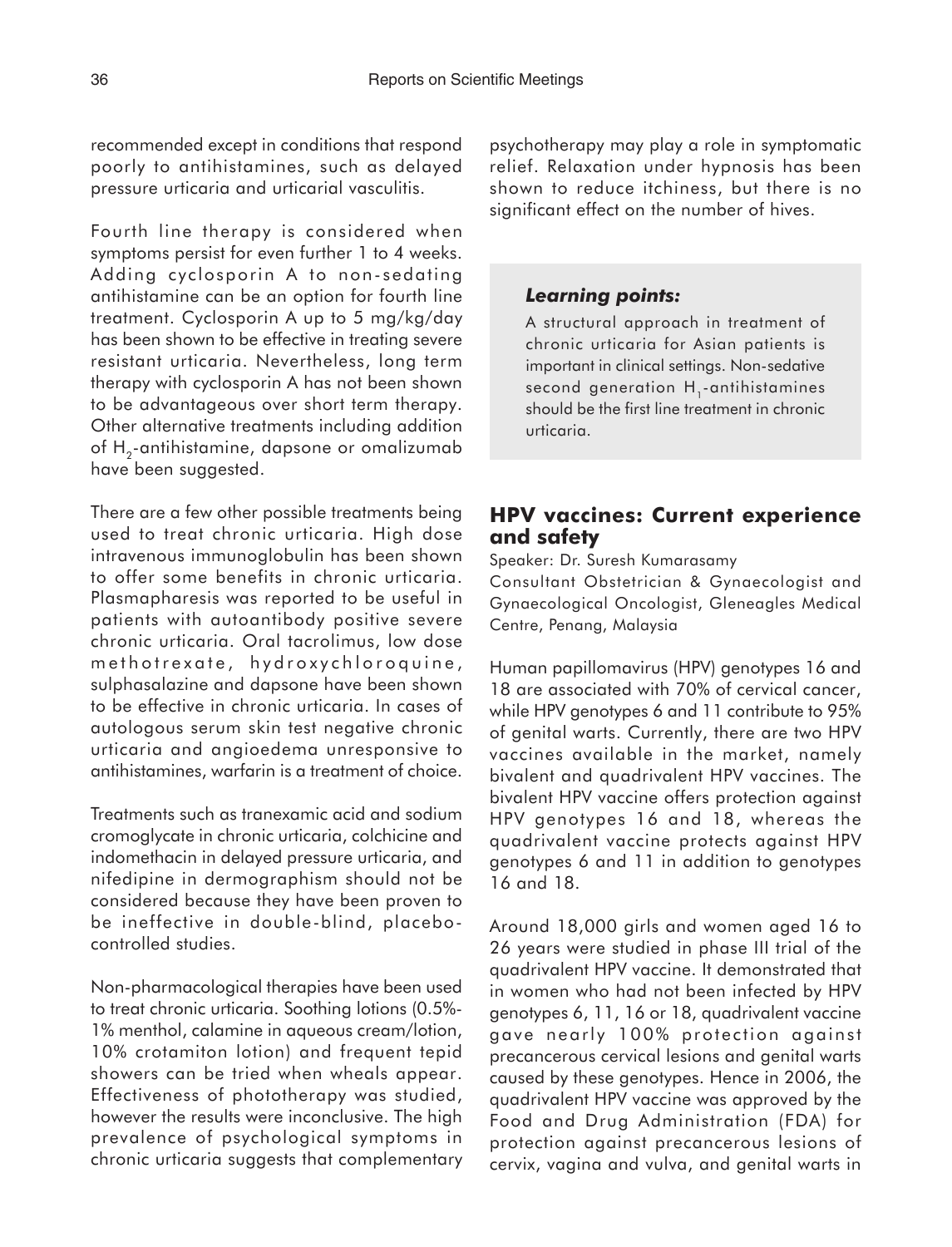girls and women aged 9 to 26 years. Another study showed that the quadrivalent vaccine was effective in prevention of external genital and anogenital infections in boys and men aged between 16 and 26 years. In 2009, the vaccine was further approved by the FDA for protection against external genital warts in boys and men aged between 9 and 26 years.

For the bivalent vaccine, it was shown to offer similar efficacy in protection against precancerous lesions of cervix by the phase III trial and was approved by the FDA in 2009.

Safety of HPV vaccine was addressed by a number of monitoring systems e.g. the Vaccine Adverse Event Reporting System (VAERS) of the FDA. Up to 31st May 2010, there were 29.5 million doses of quadrivalent vaccines administered in the United States. 16,140 adverse events were reported under VAERS. Among those adverse events, 8% were serious with 29 confirmed deaths. None of the death cases was considered to be related to the vaccines. The FDA stated that quadrivalent vaccine was safe and effective with its benefits outweighing the risks. For the bivalent vaccine, the Medicines and Healthcare Products Regulatory Agency of the United Kingdom concluded that the benefits of bivalent vaccine outweigh its risks.

#### *Learning points:*

To date, the quadrivalent and bivalent HPV vaccines are safe and effective, and their benefits outweigh the risks.

### **Propranolol for infantile haemangiomas: experience from Great Ormond Street Hospital**

Speaker: Professor John Harper

Professor of Paediatric Dermatology, Great Ormond Street Hospital for Children and University College London (Institute of Child Health), London, United Kingdom

Complicated infantile haemangiomas can lead to significant disfigurement and impairment of vital organs. Recent observations showed favourable effects of using propranolol in complicated haemangiomas. From July 2008 to April 2009, there was a case series of thirty infants who suffered from complicated haemangiomas and received treatment of oral propranolol with satisfactory results.

Among the thirty infants, twenty-seven were girls and three were boys with a mean age of 5.8 months at the start of treatment. Nine had previously received systemic corticosteroids treatment for haemangioma with inadequate response. Ten patients suffered from large facial haemangiomas and three had subglottic haemangiomas. Nine patients had periocular haemangiomas compromising visual function and six patients had nasal haemangiomas complicated with partial nasal obstruction. Ulceration occurred in ten patients.

In this case series, treatment regimen of propranolol was decided according to the management protocol established by the Great Ormond Street Hospital in London. Baseline blood tests, electrocardiogram, echocardiography and abdominal ultrasound were initially performed as pre-treatment evaluation. Propranolol was started at an initial dose of 1 mg/kg/day and was given orally in three divided doses. Dosage was increased to 2 mg/kg/day after 1 week. Blood pressure and heart rate were closely monitored at 30-minute intervals for a 4-hour period after the first dose of treatment and one week later during the updosing. In addition, measurements of blood pressure and heart rate were performed twice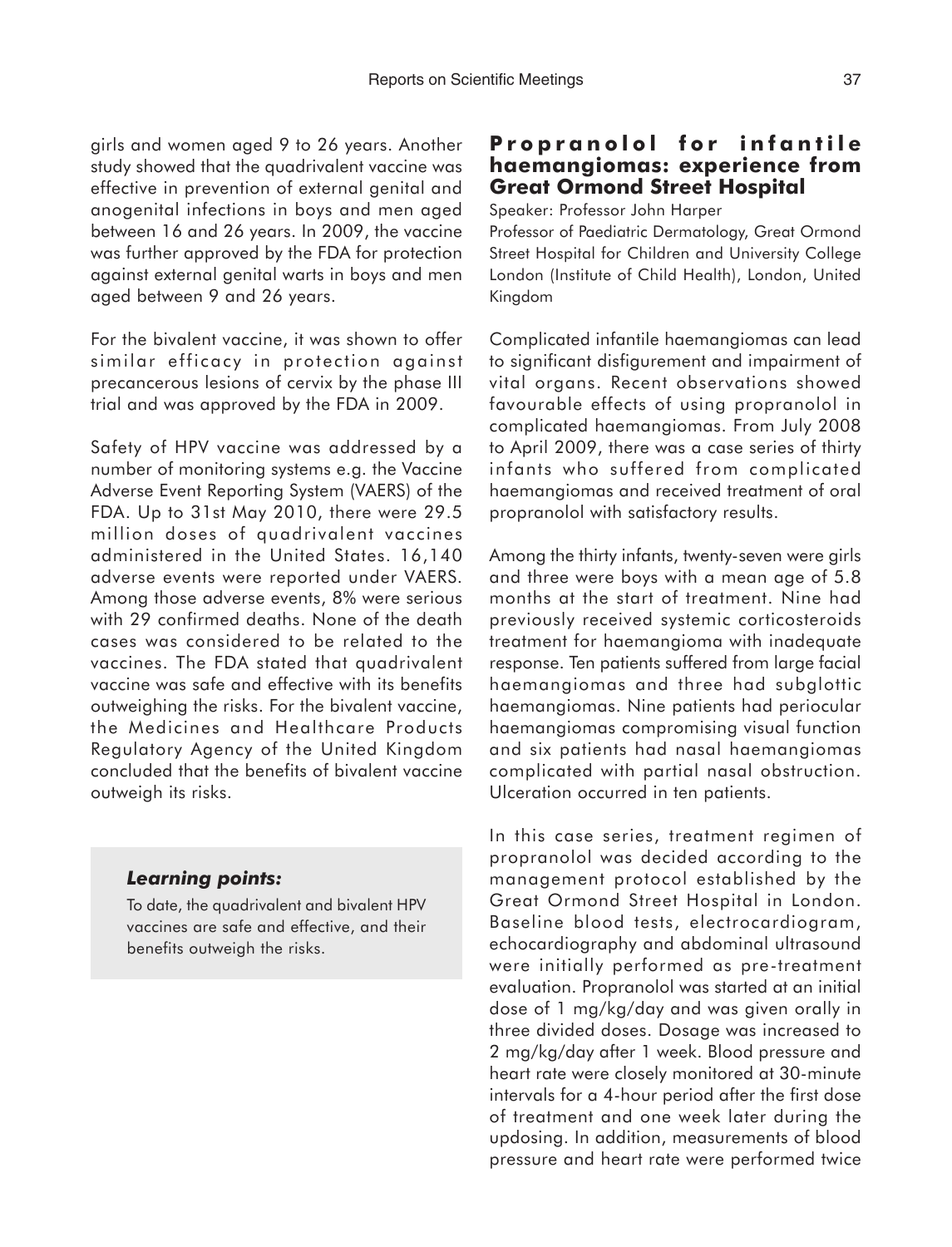weekly on outpatient basis during the first two weeks and once weekly thereafter. During monthly follow up, the dosage was adjusted according to body weight until the age of nine months, then the same dosage was given till gradual cessation at 1 year old. Treatment period could be varied among individual cases, depending on the clinical response. Propranolol was discontinued gradually by halving the dose every two weeks for twice.

All haemangiomas stopped enlarging and became paler after using propranolol. Twentysix patients had clinical response within the first week and other four patients responded within a month. Continued improvements were observed thereafter. Treatment was particularly effective in subglottic haemangiomas in which stridor resolved within 24 to 48 hours after initiation of treatment. Rapid healing of small and superficial ulcers was observed. Nevertheless, for large and deep ulcers, there were only limited treatment response and worsening of ulceration was witnessed despite the use of propranolol. Only three patients had adverse event of hypotension, which was asymptomatic.

Mechanism of action for propranolol in treatment of infantile haemangioma is yet unknown. It is thought to be related to vasoconstriction, reduced expression of vascular endothelial growth factor and basic fibroblast growth factor, and induction of apoptosis. This study demonstrated the effectiveness of propranolol in both proliferative and nonproliferative phases. Impressive results were observed for subglottic and large complex haemangiomas with improvements in general well-being. Comparing with corticosteroids, propranolol offered more rapid clinical response and adverse effects were well tolerated. However, haemangiomas may increase in size once propranolol is stopped, children should therefore be monitored for any deterioration such as recurrence of obstructive symptoms after cessation of treatment. Despite the encouraging results, optimal treatment regimen of propranolol for complicated haemangiomas remains unclear and there is a need for more researches to define the most appropriate dosage and treatment duration.

#### *Learning points:*

Treatment of propranolol was rewarding for infantile haemangioma but it should be reserved for infants with haemangiomas which potentially cause serious complications. Treatment should be initiated and supervised by specialist centre with paediatric cardiology support.